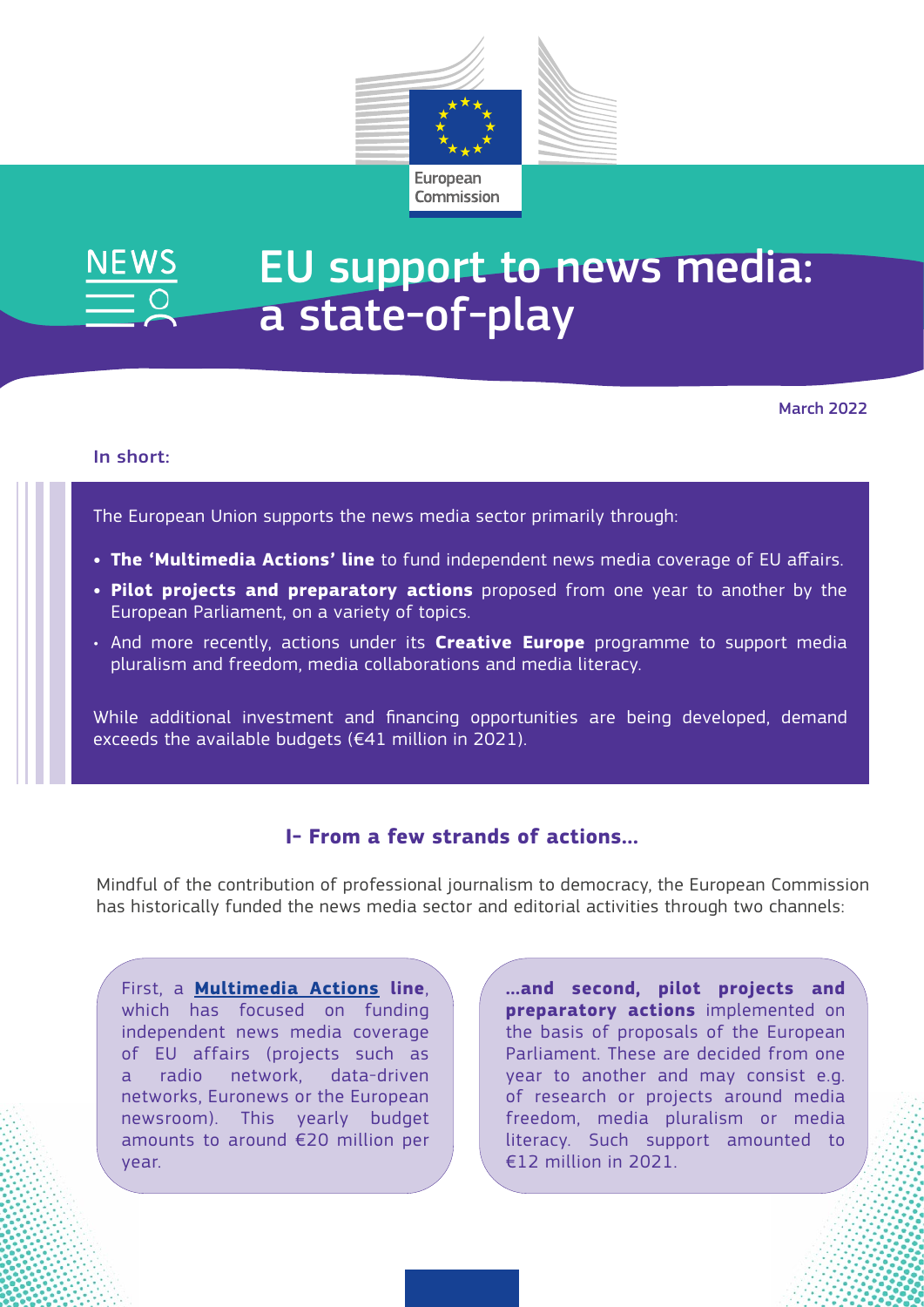### **II- …to a more holistic approach**

As the pandemic severely affected the news media sector, and in the face of the increasing challenges posed by disinformation and revenues shifts, the European Commission **launched the 'NEWS initiative' in December 2020**, as part of a wider plan to help the audiovisual and media sectors recover.

The ['NEWS' initiative](https://digital-strategy.ec.europa.eu/en/policies/news-initiative) is bringing several funding instruments under a common banner and consists of the following steps:



**More regular dialogues with representatives of the European news media industry** in order to understand existing needs and help organisations thrive and fulfil their role in our democracies. Two such European News Media Forums took place in 2021, [on](https://digital-strategy.ec.europa.eu/en/events/european-news-media-forum-safety-journalists) [the safety of journalists](https://digital-strategy.ec.europa.eu/en/events/european-news-media-forum-safety-journalists) and on [industrial transformation.](https://digital-strategy.ec.europa.eu/en/events/european-news-media-forum-safety-journalists)

**Greater access to finance under InvestEU**, the EU's investment programme. The [Cultural and Creative Sectors' Guarantee Facility,](https://digital-strategy.ec.europa.eu/en/policies/finance-cultural-creative-sectors) which has already helped 6000 organisations in 19 EU Member States, will operate under InvestEU. The Commission will also create an **equity pilot**  to co-invest in news media with philanthropists, foundations, and private partners. Both initiatives will be complemented by training services designed to increase investors' knowledge of the news media market.





**Grants for media collaborations.** Yearly calls for proposals under the Creative Europe Programme are for example supporting partnerships between media organisations that wish to share good businesses practices or carry out joint journalistic projects. The first seven 'Journalism Partnerships' will start in early 2022.

Next to these 'Journalism Partnerships' grants, the Creative Europe programme 2021-2027 includes for the first time actions to support media pluralism, freedom and literacy.

Altogether, **EU support to the news media sector under the Creative Europe programme represents 3% of the total envelope for 2021-2027**. First available results suggest that the funding needs of the sector exceed the available resources, while the Creative Europe programmed budget for the years 2023 to 2027 will be lower than for 2022.

News media organisations are eligible under calls in other programmes (e.g. Horizon Europe), although such calls do not specifically target news media.





Support to news media (3% =  $E$ 75 million)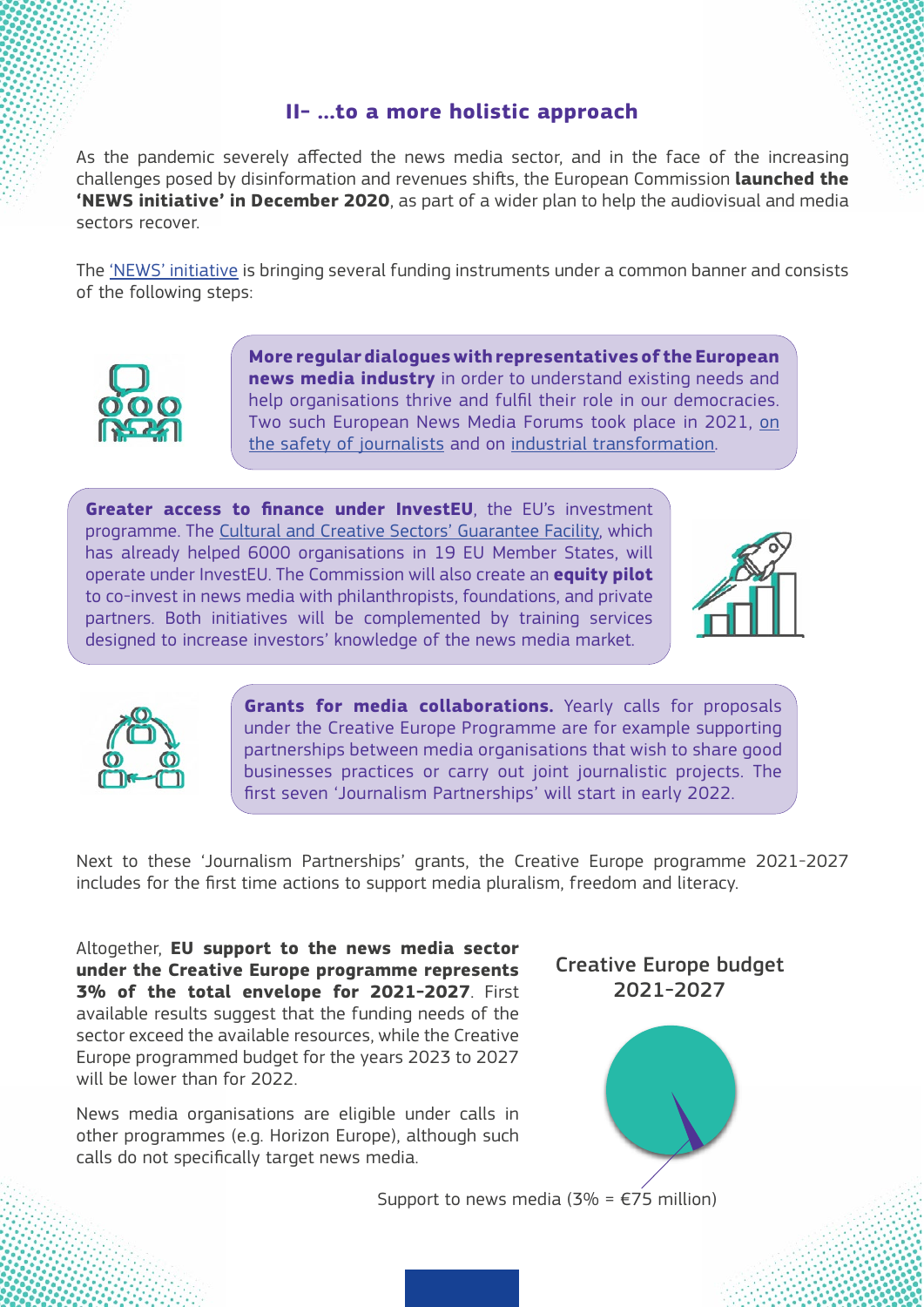## **III- Examples of news projects and organisations supported by the EU in 2021**

### **Pilot projects and preparatory actions to support media freedom and pluralism**

| <b>Action/project</b>                                                             | <b>Budget (approx.)</b> |                                                                                                                                                                                                                      |  |
|-----------------------------------------------------------------------------------|-------------------------|----------------------------------------------------------------------------------------------------------------------------------------------------------------------------------------------------------------------|--|
| <b>Media Pluralism Monitor</b>                                                    | €1 million              | Direct grant: European University<br>Institute (EUI), Florence                                                                                                                                                       |  |
| <b>Media Ownership</b><br><b>Monitor</b>                                          | €500 000                | Current beneficiary: Consortium<br>led by the Paris-Lodron<br>Universität Salzburg                                                                                                                                   |  |
| <b>Support to press</b><br>councils                                               | €350 000                | Current beneficiary: Consortium<br>led by European Federation<br>of Journalists (Project: Media<br>Councils in the Digital Age)                                                                                      |  |
| <b>Rapid response</b><br>mechanism to violations<br>of press and media<br>freedom | €1.38 million           | Current beneficiary: European<br>Centre for Press and Media<br>Freedom (Project: Media<br>Freedom Rapid Response)                                                                                                    |  |
| <b>Cross-border</b><br>investigative journalism                                   | €1.5 million            | Current beneficiary: Project<br>"Investigative Journalism for<br>Europe" led by the International<br>Press Institute                                                                                                 |  |
| <b>Internship opportunities</b><br>for minority language<br>media                 | €700 000                | Beneficiary: International Press<br>Institute (Project: NewsSpectrum<br>Fellowship)                                                                                                                                  |  |
| 2020 media freedom<br>projects                                                    | €1.275 million          | 5 consortia selected (Journalism<br>Trust Initiative, Media4change,<br>The European 4th Estate,<br><b>Exposing the invisible, Audience-</b><br>Supported Collaborations for<br><b>Empowered Media and Societies)</b> |  |

### **Calls to support media innovation**

| <b>Action/project</b>                        | <b>Budget (approx.)</b> |                                                                                                                      |
|----------------------------------------------|-------------------------|----------------------------------------------------------------------------------------------------------------------|
| Journalism Partnerships<br>(Creative Europe) | €8 million              | Results of the first call about<br>to be announced                                                                   |
| <b>Media Innovation</b><br>(Horizon Europe)  | €26 million             | The 2021 call addresses both<br>immersive media (€18 million)<br>& virtual reality. Results about to<br>be announced |